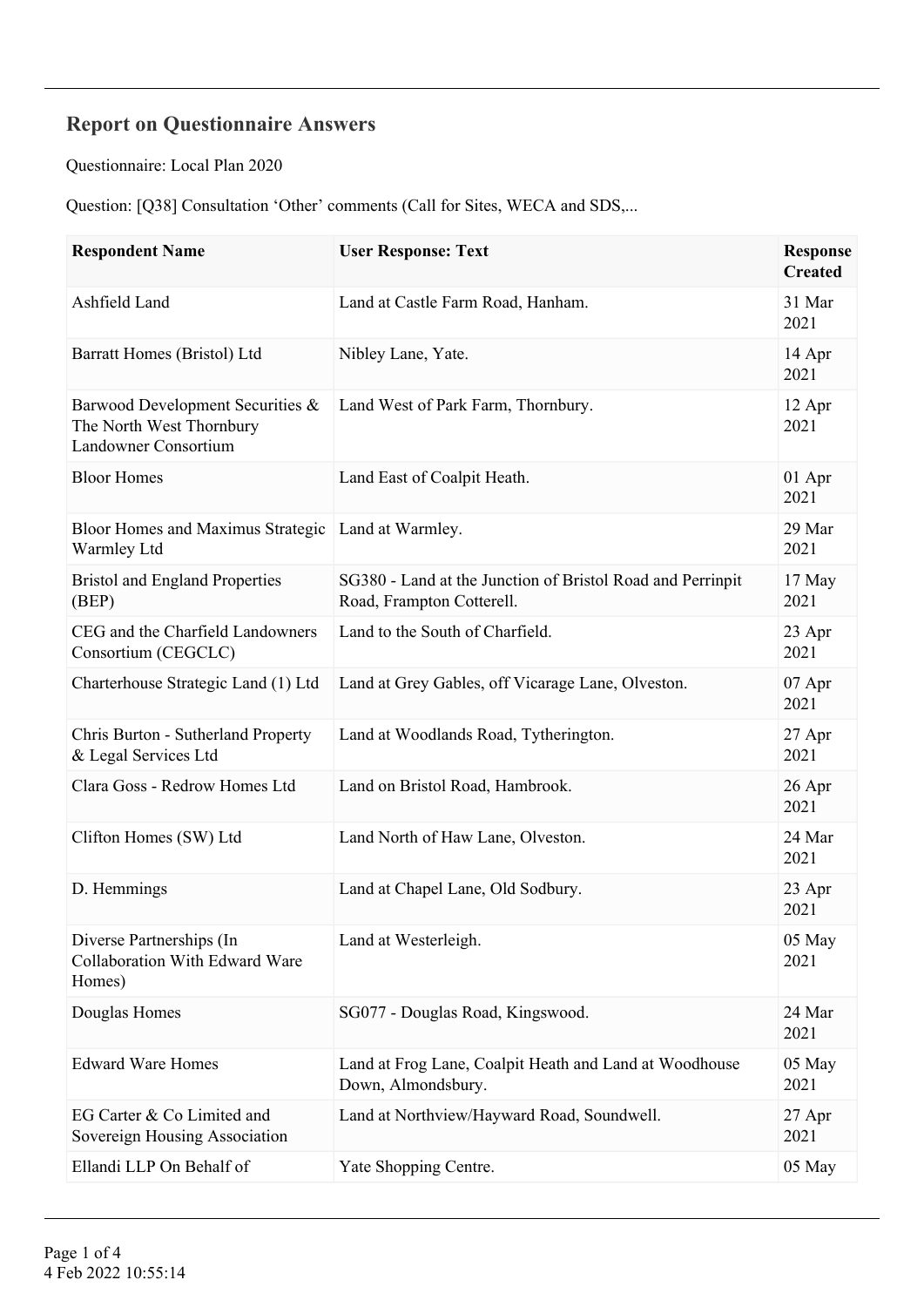| <b>Respondent Name</b>                                  | <b>User Response: Text</b>                                                                                                                                                                                                                                                                                                       | <b>Response</b><br><b>Created</b> |
|---------------------------------------------------------|----------------------------------------------------------------------------------------------------------------------------------------------------------------------------------------------------------------------------------------------------------------------------------------------------------------------------------|-----------------------------------|
| Crestbridge Corporate Trustees Ltd<br>and Crestbridge T |                                                                                                                                                                                                                                                                                                                                  | 2021                              |
| Estrans Ltd                                             | Land East of Westerleigh.                                                                                                                                                                                                                                                                                                        | 04 May<br>2021                    |
| F. Francis                                              | Land and buildings at Silverhill School, Swan Lane,<br>Winterbourne.                                                                                                                                                                                                                                                             | 26 Apr<br>2021                    |
| <b>Hannick Homes</b>                                    | Land at Windmill Farm, Sodbury Road, Wickwar.                                                                                                                                                                                                                                                                                    | 25 Mar<br>2021                    |
| <b>IM</b> Land                                          | Land West of Pucklechurch.                                                                                                                                                                                                                                                                                                       | 11 May<br>2021                    |
| <b>IM Land Limited</b>                                  | Land at Marsh Farm, Pucklechurch.                                                                                                                                                                                                                                                                                                | 26 Mar<br>2021                    |
| Ivywell Capital (IC)                                    | SG134 - Land at Junction of Lower Tockington Road and<br>Hardy Lane, Tockington.                                                                                                                                                                                                                                                 | 17 May<br>2021                    |
| <b>James Durant - Cotswold Homes</b>                    | - Land West of High Street, Wickwar.<br>- Land West of Wotton Road, Rangeworthy.<br>- Various Sites at Falfield:<br>A. Heneage Farm;<br>B. Land South of Moorslade Lane;<br>C. Land East of the A38, Parcel 1;<br>D. Land East of the A38, Parcel 2.<br>- Land at Engine Common, Yate.<br>- Land to the North East of Thornbury. | 19 Apr<br>2021                    |
| Lee Williams - Cleve Rugby<br>Football Club Ltd         | Land at The Hayfields, Cossham Street, Mangotsfield.                                                                                                                                                                                                                                                                             | 08 Apr<br>2021                    |
| Mactaggart & Mickel - Frampton<br>Cotterell             | Land at The Poplars, Frampton Cotterell.                                                                                                                                                                                                                                                                                         | 07 Apr<br>2021                    |
| Mactaggart & Mickel Homes<br><b>England Ltd</b>         | SG230 - Land at Lower Almondsbury.                                                                                                                                                                                                                                                                                               | 05 May<br>2021                    |
| MATTHEW REGAN - M7 Planning<br>Limited                  | SG295 - Land to the East of St. Francis Drive, Winterbourne.                                                                                                                                                                                                                                                                     | 06 May<br>2021                    |
| <b>Midland Commercial</b>                               | Land North of Falfield.                                                                                                                                                                                                                                                                                                          | 26 Apr<br>2021                    |
| Mr. A. D. England                                       | SG004 - Land South of Gloucester Road, Cope Park, and<br>Crantock Drive, and West of the M4, Almondsbury.                                                                                                                                                                                                                        | 29 Mar<br>2021                    |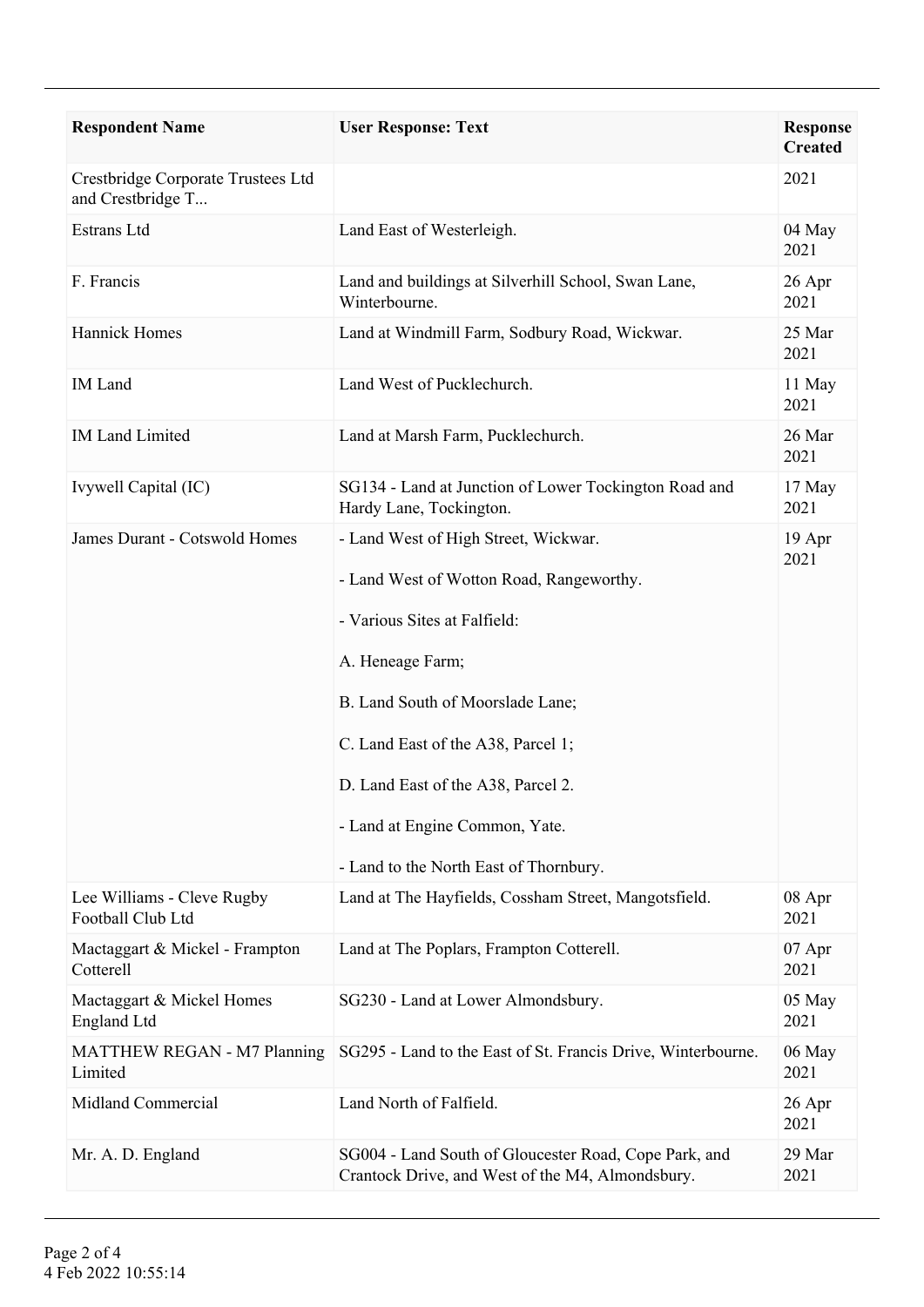| <b>Respondent Name</b>                                                  | <b>User Response: Text</b>                                                                                                                            | <b>Response</b><br><b>Created</b> |
|-------------------------------------------------------------------------|-------------------------------------------------------------------------------------------------------------------------------------------------------|-----------------------------------|
| Mr. and Mrs. Drew and Mr. and Mrs. SG121 - Land at Cromhall.<br>Bennett |                                                                                                                                                       | 19 Apr<br>2021                    |
| Mr. and Mrs. Griffiths                                                  | Land East of Abson Road, Pucklechurch.                                                                                                                | 30 Mar<br>2021                    |
| Neil Salter - Avon County Scout<br>Council                              | Land at Woodhouse Park, Fernhill, Almondsbury.                                                                                                        | 08 Apr<br>2021                    |
| Newland Homes - Land at Aust<br>Road                                    | Land at Aust Road, Olveston.                                                                                                                          | 14 May<br>2021                    |
| Newland Homes - Land West of The<br>B4061 Bristol Road                  | Land West of The B4061 Bristol Road, Thornbury.                                                                                                       | 13 May<br>2021                    |
| North Thornbury Landowners<br>Consortium                                | Land off Oldbury Lane, Thornbury.                                                                                                                     | 29 Apr<br>2021                    |
| P. Church                                                               | Land at Badminton Road, Winterbourne.                                                                                                                 | 27 Apr<br>2021                    |
| Persimmon Homes Severn Valley                                           | Land at East of Chipping Sodbury.                                                                                                                     | 11 May<br>2021                    |
| Progress Land Ltd                                                       | Land at Sycamores, Land Alongside the B4061 (Old<br>Gloucester Road), and the A38 at Whitfield/Falfield positioned<br>to the North East of Thornbury. | 11 May<br>2021                    |
| Redcliffe Homes                                                         | SG770 - Land South of Badminton Road, Old Sodbury.                                                                                                    | $01$ Jun<br>2021                  |
| Redrow Homes (SW)                                                       | Land at North West Yate.                                                                                                                              | 29 Apr<br>2021                    |
| Richard Hardy MRTPI - Lansdown<br>Land & Development                    | Land South of Almondsbury Garden Centre, Over Lane, BS32<br>4BP.                                                                                      | 11 May<br>2021                    |
| Richard Walker - Lightwood<br>Strategic                                 | SG209 - Rock House Farm, Shortwood.                                                                                                                   | $01$ Jun<br>2021                  |
| Robert Hitchins Ltd                                                     | SG481 - Land at Pilning.                                                                                                                              | $01$ Jun<br>2021                  |
| Robert Hitchins Ltd and Harrow<br><b>Estates PLC</b>                    | SG280 - Land at Easter Compton.                                                                                                                       | $01$ Jun<br>2021                  |
| Sean and Jacqueline Rinaldi                                             | SG426 - Land at Park Mill Farm and Quarry Farm near<br>Thornbury.                                                                                     | 26 Mar<br>2021                    |
| Simon Steele-Perkins - Waddeton<br>Park Limited                         | Land at Oldland Common.                                                                                                                               | 06 May<br>2021                    |
| South West Strategic Developments<br>(SWSD)                             | Woodlands Garden Community.                                                                                                                           | 31 Mar<br>2021                    |
| Spitfire Bespoke Homes Ltd                                              | Land off Bristol Road, Winterbourne.                                                                                                                  | 21 Apr<br>2021                    |
| <b>Strongvox Homes</b>                                                  | Land South of Yate Road, Yate.                                                                                                                        | 11 May                            |